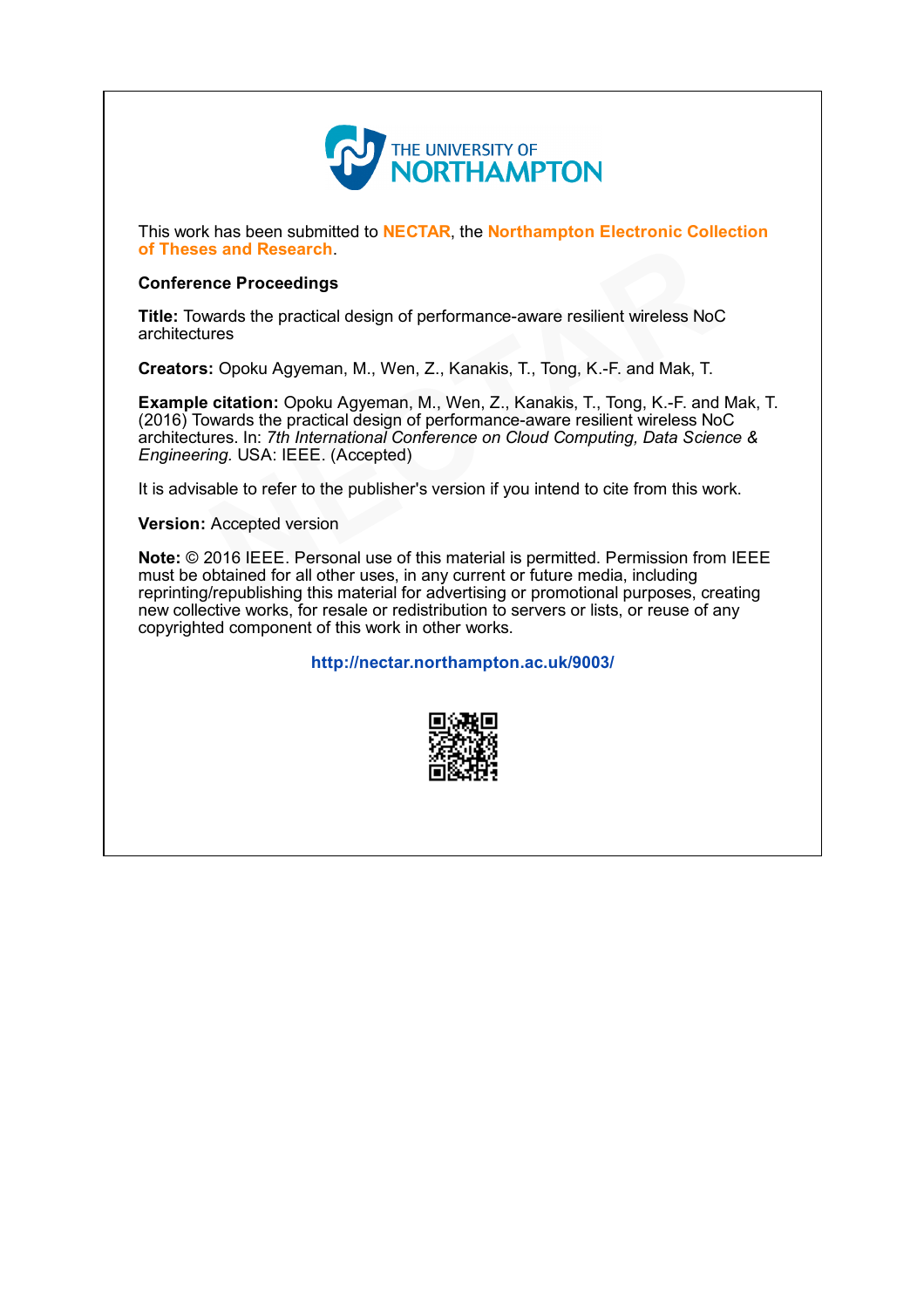# Towards the Practical Design of Performance-Aware Resilient Wireless NoC Architectures

Michael Opoku Agyeman<sup>1</sup>, Wen Zong<sup>2</sup>, Triantafyllos Kanakis<sup>1</sup>, Kin-Fai Tong<sup>3</sup>, Terrence Mak<sup>4</sup>

<sup>1</sup>Department of Computer and Immersive Technologies, University of Northampton, Email: Michael.OpokuAgyeman@northampton.ac.uk

<sup>2</sup>Department of Computer Science and Engineering, The Chinese University of Hong Kong, HK SAR

<sup>3</sup>Department of Electrical and Electronic Engineering, UCL, London, UK

<sup>4</sup>ECS, Faculty of Physical Sciences and Engineering, University of Southampton, UK

*Abstract*—Recently, an improved surface wave-enabled communication fabric has been proposed to solve the reliability issues of emerging hybrid wired-wireless Network-on-Chip (WiNoC) architectures. Thus, providing a promising solution to the performance and scalability demands of the fast-paced technological growth towards exascale and Big-Data processing on future System-on-Chip (SoC) design. However, WiNoCs tradeoff optimized performance for cost by restricting the number of area and power hungry wireless nodes. Consequently, in this paper, we propose a low-latency adaptive router with a low-complexity single-cycle bypassing mechanism to alleviate the performance degradation due to the slow wired routers in such emerging hyhbrid NoCs. The proposed router is able to redistribute traffic in the network to alleviate average packet latency at both low and high traffic conditions. As a second contribution the paper presents an experimental evaluation of a practically implemented surface wave communication fabric. By reducing the latency between the wired nodes and wireless nodes the proposed router can improve performance efficiency in terms of average packet delay by an average of 50% in WiNoCs.

*Index Terms*—Router Architecture; Hybrid Wired-Wireless Network-on-Chip; Surface Wave; mm-Wave; WiNoC; Waveguide

## I. INTRODUCTION

Recent advances in Cyber Physical System (CPS) that seamlessly integrates the autonomous automobile systems, advanced distributed robotics, medical monitoring (complex biological sensing, computation and actuation) transforms engineering and life sciences into a quantitative, data-rich scientific domain. The large amount of heterogeneous data of high variability sensed from biological and/or non-biological entities of different forms paired with novel data types introduces several challenges to High-Performance Computing (HPC) systems at multiple dimensions. Networks-on-chip (NoC) overcomes these challenges by exploiting the massive fine-grained parallelism and sustaining the inherent communication requirements of big data applications and exascale collective communications.

Hybrid wired-wireless Networks-on-Chip (WiNoCs) have been proposed to combine the low power and area benefits of the traditional wireline as well as single hop traversal of CMOS compatible wireless layer in NoCs. Specifically, conventional wireline based NoCs, are more efficient for localised communication while the wireless layer overcomes their limitations of long distance and scalability. Moreover, the hybrid architecture in WiNoCs reduces the number of onchip expensive antennas and transceivers (which have nonnegligible area and power overheads). Two emerging wireless communication fabrics for WiNoCs are 1) the scalable millimeter wave (mm-Wave) which relies on free space signal radiation and 2) the reliable 2D Waveguide where the signal is propagated in the form of Zenneck surface wave (SW) on a specially designed sheet which is an inhomogeneous plane that supports electromagnetic wave transmission [1]. WiNoCs in the form of millimeter wave (mm-Wave) relies on free space signal radiation which has high power dissipation with high degradation rate in the signal strength per transmission distance. Moreover, over the lossy wireless medium, combining wireless and wireline channels drastically reduces the total reliability of the communication fabric. On the other hand, Surface wave has been proposed as an alternative wireless technology for low power on-chip communication with improved reliability. Although surface wave-enabled WiNoCs promises to resolve the poor scalability and performance issues of conventional wireline NoC design, the multi-hop among the long wired routers is still a performance bottleneck. Our goal is to mitigate the performance reduction of such communication fabric by replacing the slow wired routers with an efficient router architecture that accounts of the manufacturing cost in terms of area and power consumption.

With regards to packets contending for resources in the wireline layer of WiNoCs, the following observations can be made: 1) On paths without contention, a packet traverses through routers' pipeline without stall and experiences solely the zero-load delay. Contrarily, on congested paths, a packet needs to compete for NoC resources to proceed. 2) A packet that fails to acquire desired resources is stalled, adding a non-deterministic queuing delay to its packet latency. To improve the performance of WiNoCa, both router pipeline and queuing delay should be minimized within the wireline layer to efficiently reduce the communication delay of multicore workload. We exploit the uneven utilization of resources under different traffic intensities. Consequently, in this paper, we propose to replace the wired routers in WiNoCs with an efficient router architecture (SlideAcross) that employs bypassing and adaptive routing to significantly reduce the average packet delays. SlideAcross is a 3-stage adaptive VC compatible router with single-cycle bypassing mechanism to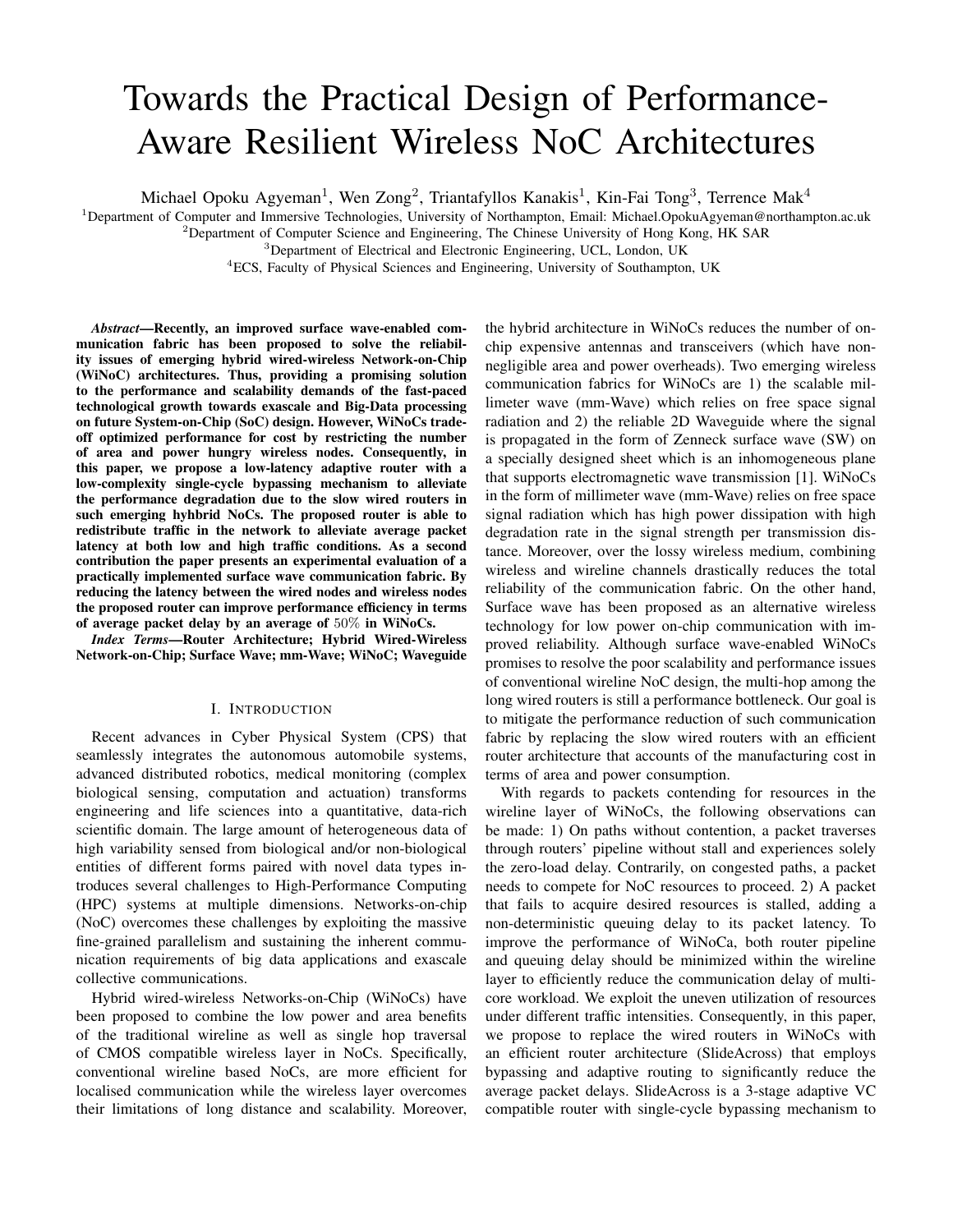

Fig. 1. Hybrid wireline-surface wave NoC

meet the communication needs of emerging communication fabrics for modern CMPs. The proposed router integrates adaptive routing with low-latency bypassing in a cost-effective way to overcome the drawbacks of existing adaptive routing and low-latency architectures. The rest of the paper is organized as follows. Section II discusses the state-of-theart high performance communication fabrics for CMPs and formulates the problem of improving their performance. Section III shows the overview of the proposed SlideAcross router. Here, the proposed bypass datapath and the practical bypassing mechanism are presented. Section IV presents the adaptive routing pipeline and the proposed VA and deadlock avoidance technique. Section V, presents the performance evaluation of the proposed router in WiNoCs. We also include area and power overhead estimation as well as a practical evaluation of surface wave communication fabric. In Section VI, we conclude this work.

## II. EMERGING HIGH PERFORMANCE COMMUNICATION FABRIC CMPS

## *A. Surface Wave Enabled WiNoCs Architectures*

RF interconnects are CMOS compatible, and hence are power and area efficient. On the other hand, they rely on long transmission lines for transmitting guided waves which requires alignment between transmission pairs. Conversely, mm-Wave has been proposed as a more feasible CMOS compatible on-chip wireless solution. However, the on-chip antennas and transceivers have large area and power overheads. Traditional wireline based NoCs, are highly efficient for localised data transmission. Consequently, WiNoCs have been proposed to exploit both the global performance benefits of mm-Wave as well as the short range low power and area benefits of the wireline communication fabric in NoCs. However the wireless communication fabric is lossy with reduced reliability [2], [3]. Surface wave communication has been recently demonstrated as a feasible wireless NoC solution with improved global data transmission, low-power and high bandwidth [1], [4]. In surface wave based-WiNoCs, the wireless layer is implemented with a dielectric coated metal layer as waveguide medium (Fig. 1). Compared to mm-Wave based WiNoCs, surface wave has lower power and lower latency with reasonably high performance to area ratio. [4].

In WiNoCs, the routers at the wireless nodes are equipped with a wireless transmission interface which separates the wireline layer from the wireless layer. Routers without the wireless transmission interfaces have to forward packets to the nearest wireless nodes in a multi-hop manner before they can finally exploit the single-hop wireless links to remote destinations. Moreover, if the destination node is not a wireless node, the packet is transmitted to the nearest wireless node and then transmitted through the multi-hop wireless layer. Consequently, WiNoCs have extra delays due to multi-hop transmission of packets in the network. Hence, novel router architectures that offer long range minimal-hop communication with low area and power overheads are required at the non-wireless to exploit the full potential of emerging WiNoCs.

## *B. Problem Formulation*

Transmitting packets over multi-hops along the long horizontal links may result in significant latencies due to the buffering, hop-by-hop traversal and limited number of wireless nodes. To this end, the *M/M/1/B* queueing model is employed as a closed-form expression or the average packet latency. Here the number of nodes in a transmission queue can be derived as [5]:

$$
\zeta_{(i_k,i_{k+1})}^h = \frac{\rho_{i_k,i_{k+1}}^h + (\beta_{h\rho_{i_k,i_{k+1}}} - \beta_h - 1)(\rho_{i_k,i_{k+1}}^h)^{\beta_h+1}}{(\rho_{i_k,i_{k+1}}^h - 1)((\rho_{i_k,i_{k+1}}^h)^{\beta_h+1} - 1)},
$$
\n(1)

Adopting Little's results [6], the average time spent over any path  $q_{ij}$  can be given by:

$$
T_{q_{ij}}^h = \sum_{i_k, i_{k+1} \in q_{ij}} \left( \frac{\zeta_{(i_k, i_{k+1})}^h}{\lambda_{i_k, i_{i_{k+1}}}^h (1 - P_{(i_k, i_{k+1}), h}^{block})} \right) \tag{2}
$$

where  $P_{(i_k, ik+1),h}^{block}$  is the blocking probability:

$$
P_{(i_k,ik+1),h}^{block} = \frac{((\rho_{i_k,i_{k+1}}^h)^{\beta_h})(\rho_{i_k,i_{k+1}}^h - 1)}{(\rho_{i_k,i_{k+1}}^h)^{\beta_{h+1}} - 1},
$$
 (3)

 $\beta_h$  is the relative buffer length of the router with respect to application with  $\beta_h = \frac{\beta}{L_h}$ .  $L_h$  and  $\beta$  are the packet length [flits] of application h and buffer size, respectively.  $\rho_{i_k,i_{k+1}}^h$  is the intensity of the traffic at link  $(i_k, i_{k+1})$  which is given by:

$$
\rho_{i_k, i_{k+1}}^h = \frac{\lambda_{i_k, i_{k+1}}^h}{\mu_{i_k, i_{k+1}}^h} \tag{4}
$$

where  $\lambda_{i_k,i_{k+1}}$  is the aggregated incoming traffic of application h [packets/s] traversing link  $(i_k, i_{k+1})$  including the traffic from previous nodes that are either directly or indirectly connected to the node.  $\mu_{i_k,i_{k+1}}^h$  [packets/s] is the service rate, which is expressed as:

$$
\mu_{i_k, i_{k+1}}^h = \frac{\log(1 + \gamma_{k,k+1})}{8L_h}.
$$
\n(5)

Here, W is the available bandwidth at node  $i_k$ .

Hence to solve the problem of improving the performance efficiency of WiNoCs, our objective is to design a router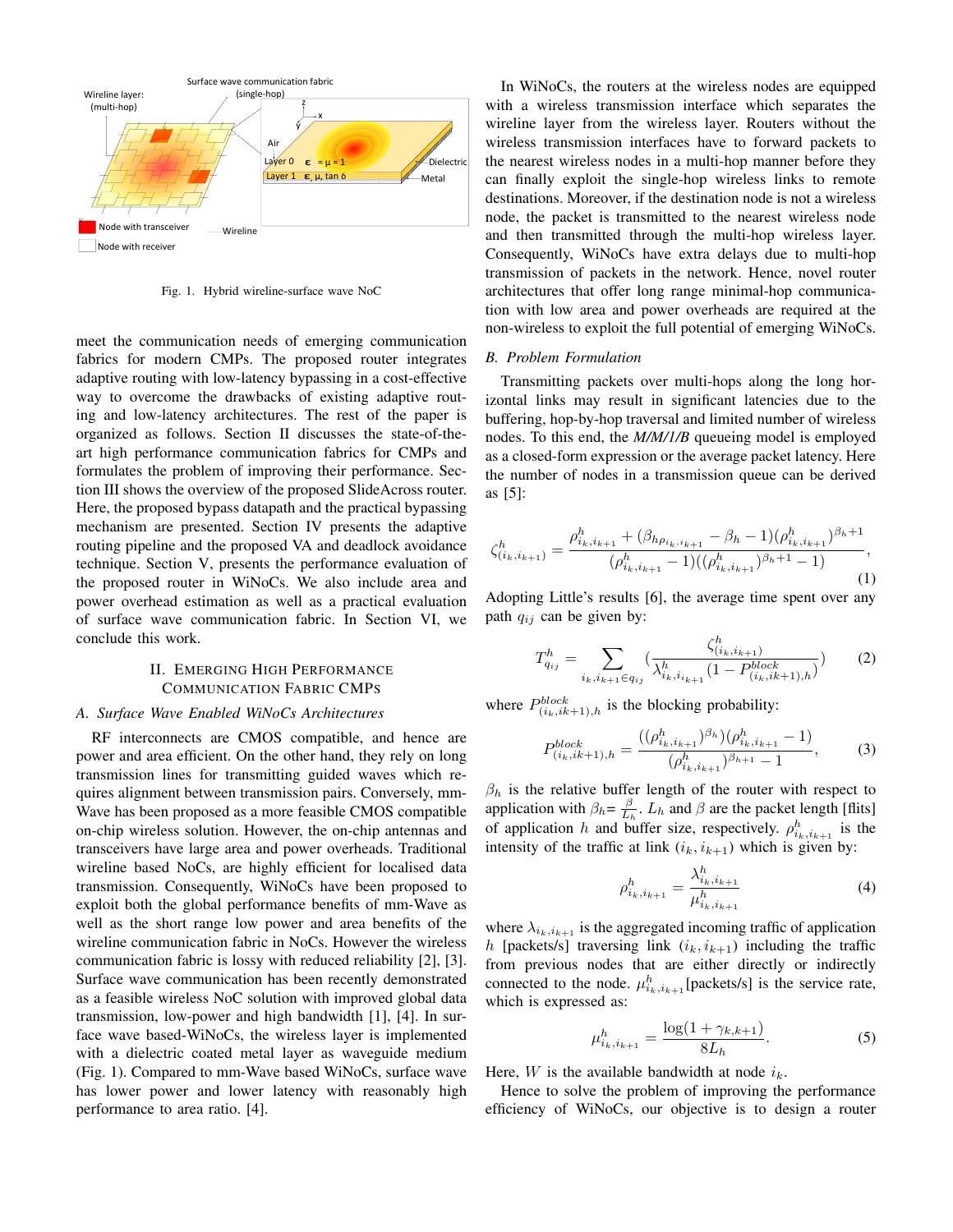

Fig. 2. Router micro-architecture

micro-architecture that is able to reduce the average time T packets spend along the slow wireline layer such that:

$$
\min_{\forall (i_k, i_{k+1}, h)} (T_{q_{ij}}^h)
$$
\n(6)

subject to:

$$
\psi = (A_{new_R} - A_{old_R}) + (P_{new_R} - P_{old_R})
$$
(7)

where

$$
\psi \le \min \tag{8}
$$

where  $new_R$  and  $old_R$  are the proposed new router and conventional wired routers micro-architecture, respectively.  $A_x$ and  $P_x$  represents the area and power consumption of router x. The most efficient design has a  $\psi = 0$ .

#### III. PROPOSED ROUTER ARCHITECTURE

We propose to replace the multi-hop routers in the wired layer of WiNoCs with SlideAcross, an adaptive virtual-channel router with some single-cycle bypass datapaths. SlideAcross contains two types of datapaths, one optimized for low latency, the other optimized for adaptivity. Fig. 2 shows the microarchitecture of proposed router. Input buffers are connected to output ports through the crossbar which forms the adaptive routing pipeline. For adaptive routing, each input port has a dedicated VC for bypassing, Slide Virtual Channel (SVC) buffer reserved for fast packet traversal. The crossbar is composed of input multiplexers and output multiplexers to be cost effective [7], [8]. The red bold arrow in the figure is a bypass datapath that connects *West* input link directly to the *East* output multiplexer. *Mux2* connects the red arrow with *East* output port when there's no request for *East* output port, forming the one of the pre-setup intra-dimension bypass datapaths.

Control modules are colored with blue in this figure, including the bypassing control, input multiplexer arbiter, output multiplexer arbiter, VC allocator and SVC allocator. VC and SVC allocator absorb the arbitration result of the 5:1 arbiter (SA-II) and allocate VC and SVC tag to the winning packet accordingly. Selection units automatically select the less congested for buffered packets by masking the congested output port in the output port request vector.

The bypass datapath is developed from the single-cycle-perhop router DSR [9]. Packets traversing through the bypass datapath maintains its progress on current dimension and incurs a single-cycle delay. The adaptive datapath is similar to existing adaptive routers [10] but with a simplified VA scheme. We modify the VA constrain a packet retain its original VC. Moreover, VA is performed after SA in the same cycle nonspeculatively. There is a single-bit tag in each flit to notify a downstream router if this flit can utilize the bypass datapath. If the tag bit is set, upon receiving the flit, a router will try to use bypass datapath to transmit the flit, otherwise the router lets it follow the adaptive routing datapath. Packets from all VCs have chances to utilize the bypass datapath using the tagging mechanism proposed.

#### *A. Wired Layer Intra-dimension Bypassing*

At very low-loads, a packet can reach its destination through any of the minimal paths with similar latency. Inspired by this, we can pre-setup some crossbar connections that are potentially useful for some packets. We add a set of bypass paths on top of a VC router to achieve single-cycle intradimension traversal to provide shorter paths between wired routers and wireless routers. During SA if an output port receives no requests (indicating that the output port will be idle in next cycle), the output port is connected directly to the input channel of the opposite side in a router. For example, *East* output is connected to *West* input if it receives no requests from the buffered packets. In this case, an incoming packet of *West* input can go directly to the *East* output without waiting for switch allocation. We assume a 128-bit 1.5mm long bypass datapath (including crossbar and link). DSENT [11] reports that the bypass datapath can satisfy a delay constraint of 0.2ns with proper repeater insertion. Traversing through a bypass path skips the buffering procedure as well as multistage allocation procedures and incurs a single-cycle delay.

Our goal is to design an adaptive VC router with reduced low-load latency. Bypassing should be well designed to provide VC compatibility meanwhile sustain the efficiency of intra-dimension bypassing in DSR. An incoming flit may belong to an arbitrary VC. Deciding whether a flit can bypass current router, firstly, the VC must be decoded and then the availability of corresponding credits for downstream router must be checked. We assume the *flit* to be a head flit for illustration purpose, other flits can be processed in a slightly different manner using a small finite-state machine. Also, we assume the flit retains its VC ID when bypassing (VA details will be covered in Section IV-B). Suppose the VC ID of a received flit is  $vc$ , and the output port of DoR is  $o$ . If the following two conditions are met, the received flit can bypass current router in one cycle. Firstly, bypassing must not cause overshooting to the destination (minimal routing). Secondly, the  $vc$  at output  $o$  must be idle (ensuring a successful VA). Implementing this bypassing logic requires using the VC ID as the input to index corresponding information. This control logic will inevitably increase the critical path length of bypassing logic compared to the one in [9] due to VC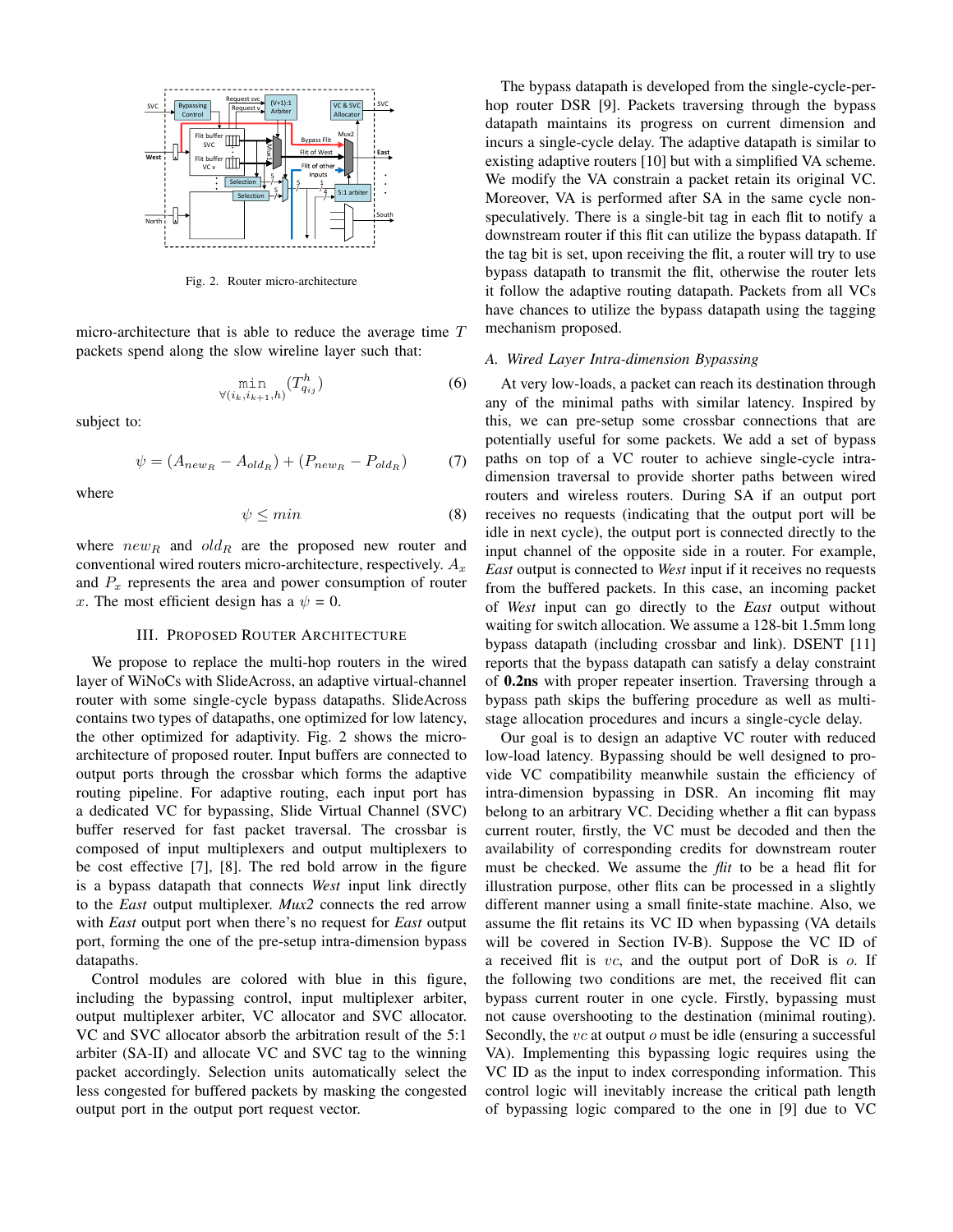decoding. For example, the implementation on  $X$  dimension is as follows:

```
by passing \leq (dst.x != current.x) &
               vc\_idle[ o ][ vc ]
```
Preliminary synthesis result shows that the path delay for this decision making on 16 VCs is 0.1ns on 45nm standard cell library. In this implementation, the decision making speed slows down as the number of VC increases.

To speedup this process, we introduce a dedicated VC for bypassing. Suppose the special VC introduced is called *slide virtual channel* (SVC). We now only perform bypassing for flits belonging to SVC. To check if a SVC flit can bypass current router, a router only needs to check if SVC of output o is idle. Bypass decision making is faster because we do not need to use VC ID as index to absorb credit information or other information. The processing speed is invariant to the number of VCs. If we use SVC for bypassing. The decision making on  $X$  dimension is as follows:

```
if (svc) begin
  by passing \leq (dst.x != current.x) &
                  svc\_idle[<sub>0</sub>]
```
end

Path delay for this logic is reduced to 0.05ns using the same 45nm standard cell library.

Only SVC packets are considered for bypassing, and there is also dedicated buffer space reserved for SVC in each router. This design reduces the complexity of bypass decision making. Bypassing with SVC is faster, and more importantly, invariant to the number of VCs. Adding an extra VC does not necessarily increase buffer space in router because most NoC routers use shared buffer between VCs [12].

## IV. ADAPTIVE ROUTING

Packet that cannot utilize bypass datapath are routed through the adaptive routing datapath in SlideAcross. We propose a cost-effective adaptive routing pipeline in SlideAcross which is compatible with intra-dimension bypassing. We also propose a simple VA scheme to allow VA be performed efficiently after SA in the same cycle to reduce adaptive routing pipeline. The network is also guaranteed to be deadlock-free based on the proposed VA scheme.

## *A. Router Pipeline*

The adaptive router is mainly composed of input buffer, crossbar and allocators. If a received packet cannot bypass current router, it is written to input buffer (BW) and meanwhile route computation (RC) is performed. Adaptive selection is done automatically by masking the congested output port similar to [10]. The crossbar in this router is implemented using two sets of multiplexers like those in [7] to be costeffective. The SA process thus contains the arbitration for multiplexer of input buffer (SA-I) and that of the output port (SA-II). The winner of SA-II will then transmit a flit to the output link (LT). An idle VC of the output port is also assigned to the the SA-II winner which forms VA procedure. To support bypassing, upon receiving a packet, we need to perform bypassing control (BC) to determine if the packet should be written to buffer, so there is a BC procedure before BW operation in pipeline. If the packet can bypass current router, it follows the single stage bypassing traversal (ST+LT).

## *B. Virtual Channel Allocation*

In SlideAcross, VA is performed non-speculatively after SA in the same cycle according to the pipeline design. VA is hence required to be very lightweight so to prevent increasing the critical path delay of the router dramatically.

NoC uses VCs to implement virtual network (VN) for CMP to isolate different type of messages. Each VN can also contain multiple VCs. In this work, we require at least two VCs (*VC0* and *VC1*) in each VN to prevent routing deadlock. To make VA simple, we require a packet to retain its original VC inside its VN. For example, packet of *VC0* will still be *VC0* after successful VA. So the VC of a packet is determined at injection and is not changed during its lifetime in network. Such simple VA rule can be appended to SA process, the winner of an output port also owns the corresponding VC of the output port. The SVC tag (if idle) is also assigned to the winner of SA and performed in parallel with VA. This VA procedure is simpler than what has been done in [13], where VA picks up a VC from the idle VC pool and is done after SA in the same cycle. The high-performance router in [13] demonstrates the efficiency of such pipeline design.

Proposed VA scheme allows VA to be performed efficiently after SA in the same cycle, reducing router pipeline without speculation. Due to this deterministic VC assignment scheme, a head flit requests for SA only when its VC at the output port is idle. So when a head flit wins SA it will surely obtain a VC increasing crossbar utilization. A potential drawback for this simple VA scheme is that the buffer utilization of different VCs can be imbalanced in asymmetric traffic patterns. But this problem can also be solved by sharing buffer between VCs [12].

## *C. Deadlock Avoidance*

Routing in this router is minimal and fully adaptive and is hence prone to be deadlock. To break the cycles in resource dependency graph [14], we require at least two VCs (*VC0* and *VC1*) in each VN. A packet is assigned to a VC during injection according to the position of its destination. Packets with destination locating at the left and right side of its source node are assigned to *VC0* and *VC1* respectively. If a packet's destination is on the same column with the source node, the packet can be assigned to either VC randomly or according to congestion status. As the routing is minimal, turns in neither VC form a circle. So both *VC0* and *VC1* are deadlock-free.

Packets from all VCs have chances to use the SVC buffer, so SVC can potentially be a shared media that chains the turns of *VC0* and *VC1* to form a circle. To prevent this deadlock configuration, we only allow one packet to stay in SVC buffer. This is achieved by controlling SVC tagging, a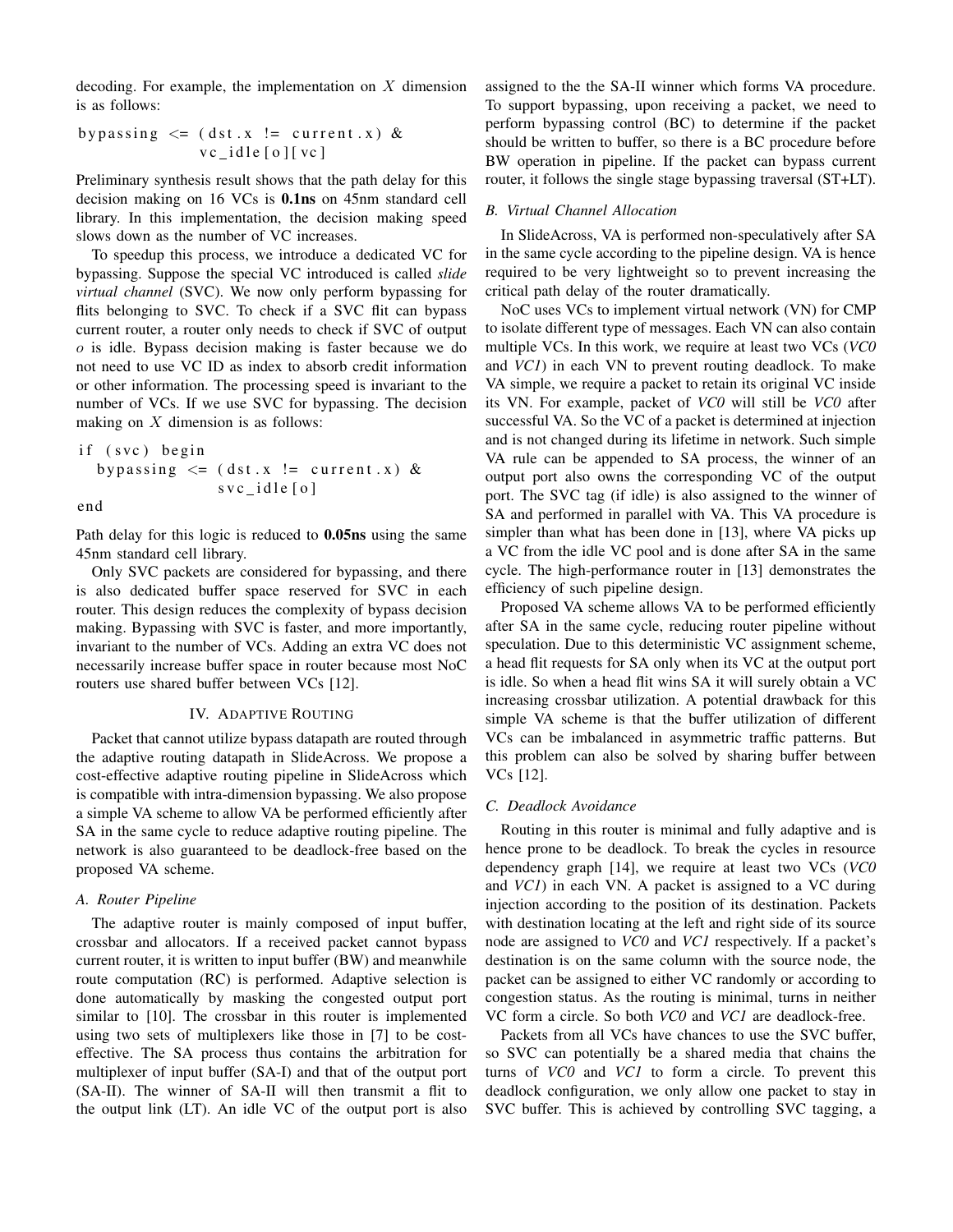head flit will be tagged SVC only when the downstream SVC buffer is empty as imposed by the second rule in section III-A. Because SVC contains at most one packet, it will not chain up the turns of different VCs. The rules above all together guarantee a deadlock-free network. Sharing the SVC is also protocol-level deadlock-free. Suppose all SVCs are occupied by a certain class of message, a message of other classes can still reach their destination through the normal VCs, which are guaranteed to drain. So there won't be dependency between different classes of messages making the network protocollevel deadlock-free.

## V. EVALUATION

## *A. Impact of Proposed Router on Surface Wave-Enabled WiNoCs*

To validate the performance benefits of the proposed router in emerging WiNoCs, M5 simulator [15] is employed to acquire memory access traces from a full system running PARSEC v2.1 benchmarks [16] which is used to drive our extended version of Noxim (a cycle-accurate network simulator). In the setup, 64 two-wide superscalar out-of-order cores with private 32KB L1 instruction and data caches as well as a shared 16MB L2 cache are employed. Following the methodology presented in Netrace [17], the memory traces are post-processed to encode the dependencies between transactions. Consequently, the communication dependencies are enforced during the simulation. Memory accesses are interleaved at 4KB page granularity among 4 on-chip memory controllers. Thus we apply a wide range of benchmarks with varied of granularity and parallelism to study the effects of the proposed bypassing technique on the state-of-the-art wireless communication fabrics on WiNoCs. For each trace, we simulate at least 100 million cycles of the PARSEC-defined region of interest (ROI) where we schedule 2 threads per core. 5 evenly distributed nodes in the WiNoC are equipped with transceivers. All other nodes have receivers. For WiNoCs with bypass techniques, the receiving nodes are enhanced with SlideAcross routers. Similarly, for WiNoCs with SmallWorld, the receiving nodes are enhanced with the 7-port small world routers which have long links with repeaters that connect directly to wireless nodes. Thus packets can exploit both the bypass links and adaptive routing (Buff NVH) within the wireline layer to access the wireless and destination nodes. To model the effect of different BER of the wireline and wireless layer on the network performance in terms of packet latency, we employ packet error ratio (which dictates the probability of packet retransmission):

$$
p_p = 1 - (1 - p_e)^{|P|} \tag{9}
$$

where  $|P|$  is the packet length in bits and  $p_e$  is the bit error probability which is the expectation value of the BER for the communication fabric. Thus, Eq. 9 is modeled and imported into the NoC simulator to assign the probability of retransmission of different communication fabrics at different packet injection rates. Alternating bit protocol is used for transmitting and receiving data, and credit flit (ACK/NACK).

While wormhole flow control is used for the wireline layer, FDMA media access control is adopted to give more than one node the right to transmit over the shared wireless medium at a data rate of 256Gbps in one clock cycle over 128 carrier frequencies. A fixed BER  $10^{-13}$  and  $10^{-14}$  are used for surface wave and wireline layer, respectively.

Fig. 3 show the normalized packet delays of various WiNoCs. As shown in Fig. 3, while SmallWorld can improve the performance of SW WiNoCs, SlideAcross significantly outperforms SmallWorld in all workloads. Besides having a larger crossbar with 7-ports router and longer input buffer waiting time, SmallWorld routing involves intermediate buffering which increases the router pipeline and hence contention in the network. Consequently, packets in SlideAcross experience shorter delays in the reduced pipelined routers which allow bypassing of the input buffers and crossbar. Also, in benchmarks with heavy traffic such as swaptions, SlideAcross achieves over 50% performance improvement on the average in both SW enabled WiNoCs compared to SmallWorld.



Fig. 3. Normalized average packet latency under PARSEC benchmark

## *B. Evaluation of Surface Wave Communication Fabric*

To further investigate the practicality of the performance benefit of SW communication fabirc, an experiment was conducted as follows. A Keysight N5250A-017 millimeterwave network analyzer was used for the transmission loss  $(S_{21})$  of the surface wave platform. The network analyzer was first calibrated and normalized to eliminate the cable and SW transducers effects, i.e.  $S_{21}$  equals 0dB when the two transducers were directly connected (Fig. 4(a)). Then the two transducers are placed on a piece of Taconic TLY-5 microwave substrate (  $\varepsilon_r = 2.2$ , thickness = 0.38mm, loss tangent at 10GHz = 0.0009, 300  $\times$  300 $mm^2$ ). The separation between the two transducers was then fixed at 150mm for the measurement (Fig. 4(b)). Here, the bottom side of the substrate was copper-cladded (electrical conductivity =  $5.96 \times 10^7$ S/m) with surface impedance at  $60\text{GHz}$  is  $0.063 + j98.2\text{ohm}$ . Fig. 5 shows the  $S_{21}$  transmission measurement results for an exaggerated separation between the two transducers of about 10cm. The figure shows that the 3dB bandwidth is from 37.5 to 80GHz which is 42.5GHz. Though the conducted experiments is at the macro-level the achieved bandwidth is significantly wide and promising for multi-core application. This serves as a very good foundation towards the development of a practical SW fabric for on-chip communication.